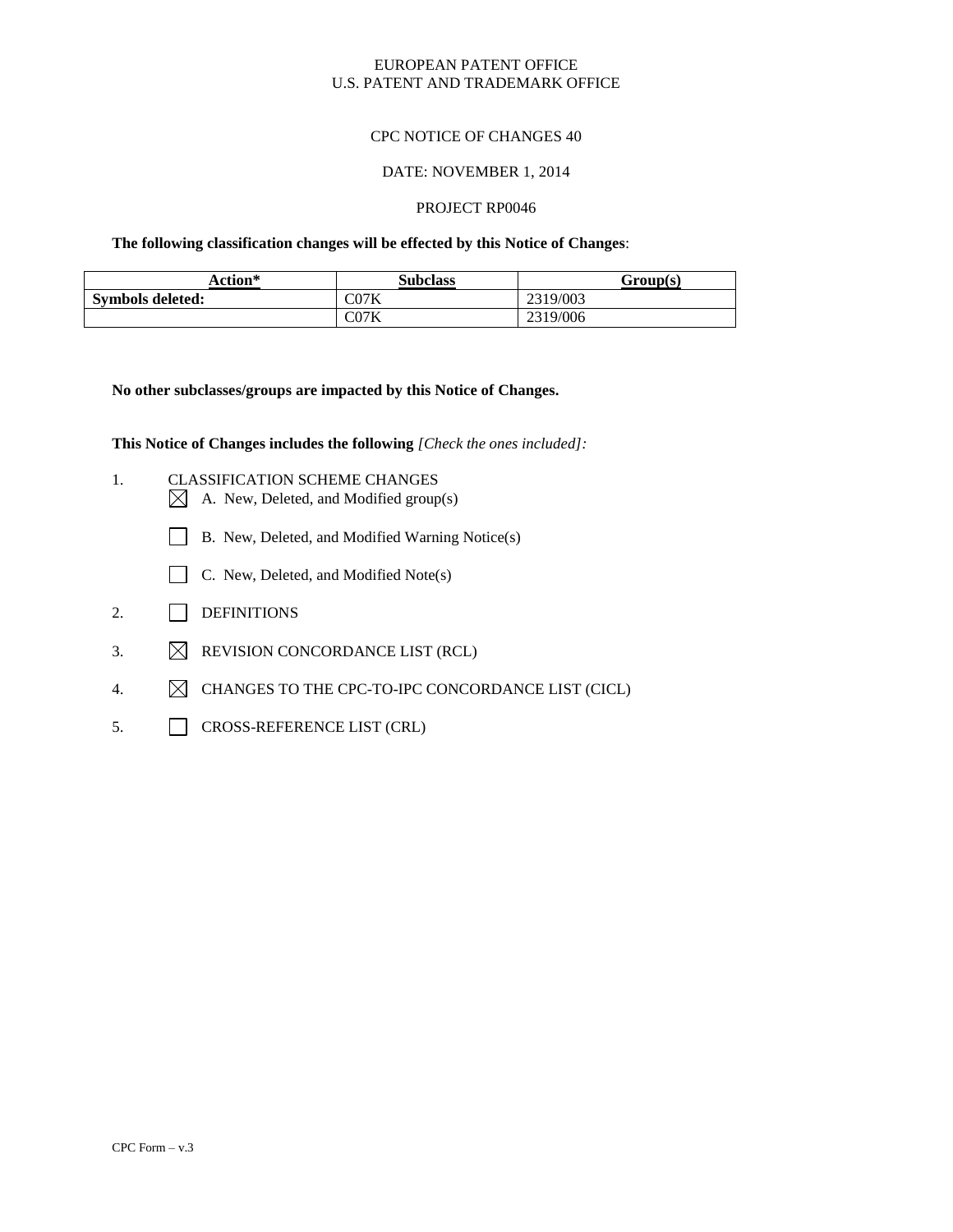## CPC NOTICE OF CHANGES 40

## DATE: NOVEMBER 1, 2014

#### PROJECT RP0046

## 1. CLASSIFICATION SCHEME CHANGES

## A. New, Deleted, and Modified group(s)

## **SUBCLASS C07K - PEPTIDES**

| Type* | <b>Symbol</b> | <b>Indent Level</b> | <u>Title</u>                                         |
|-------|---------------|---------------------|------------------------------------------------------|
|       | C07K 2319/003 |                     | $\alpha$ administrative transfer to C07K 2319/00 $>$ |
|       | C07K 2319/006 |                     | $\alpha$ < administrative transfer to C07K 2319/02 > |

 $*N$  = new entries, C = entries with modified file scope, M = subclasses or groups do not impact the file scope,  $D =$  deleted entries,  $U =$  entries that are unchanged, but presented in order to show the hierarchy of the scheme to simplify understanding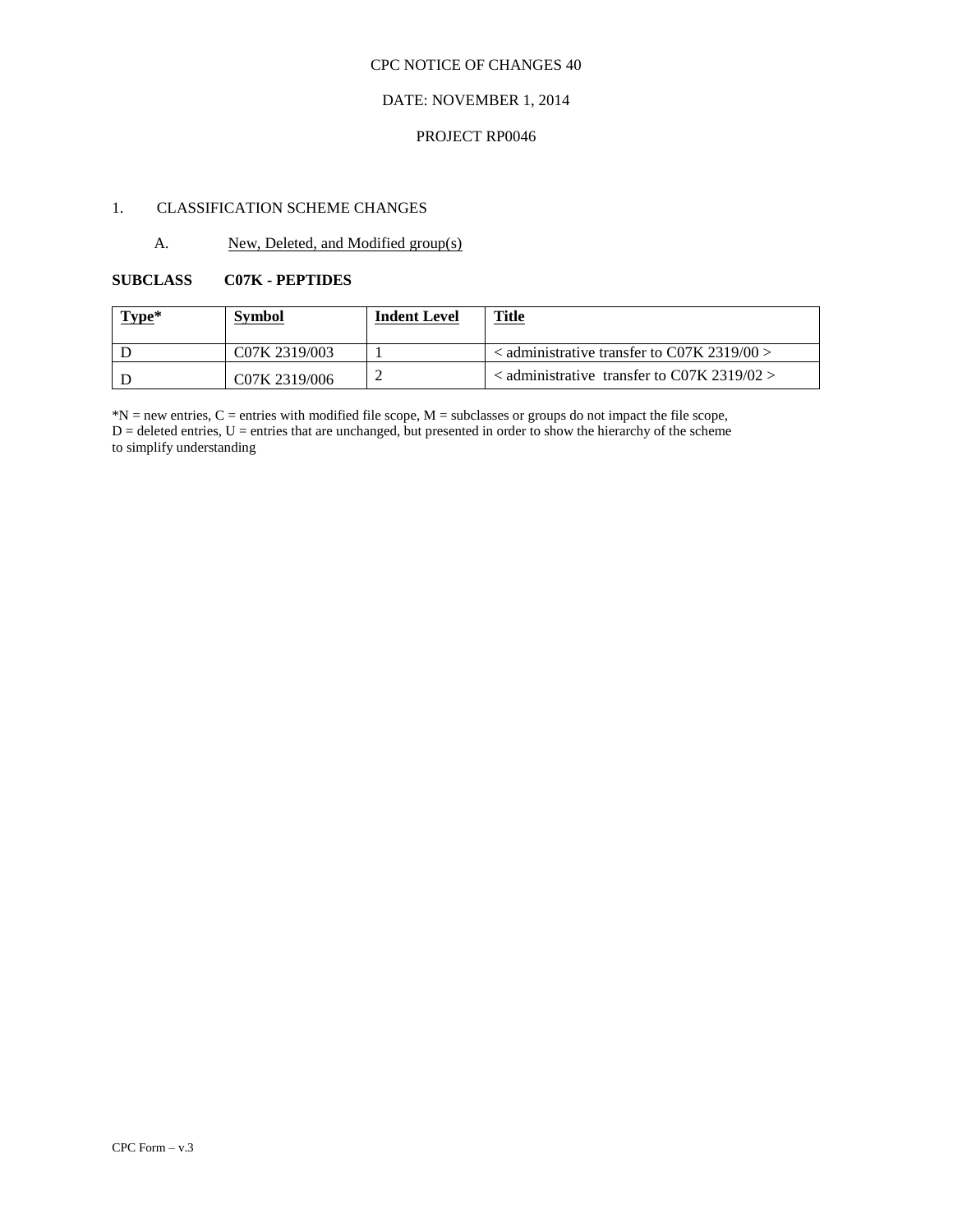## CPC NOTICE OF CHANGES 40

## DATE: NOVEMBER 1, 2014

# PROJECT RP0046

# 3. REVISION CONCORDANCE LIST (RCL)

| <b>From CPC Symbol</b>     | <b>To CPC Symbol</b>                                 |
|----------------------------|------------------------------------------------------|
| C <sub>07</sub> K 2319/003 | $\alpha$ administrative transfer to C07K 2319/00 $>$ |
| C07K 2319/006              | $\alpha$ administrative transfer to C07K 2319/02 $>$ |
|                            |                                                      |